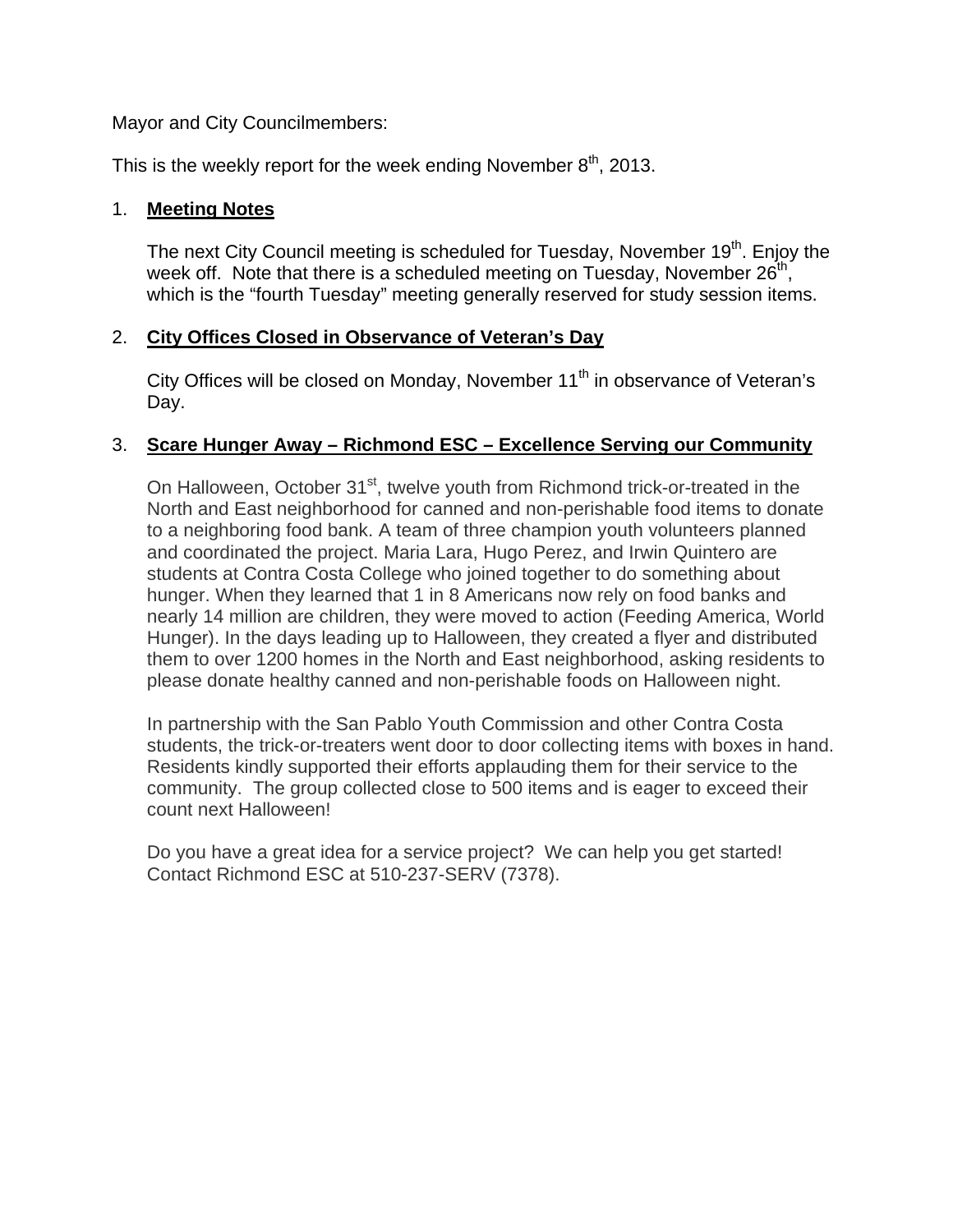

# 4. **Volunteer Spotlight: City of Richmond, COR Ambassadors**

The City of Richmond is very lucky to have three wonderful and committed volunteer COR Ambassadors who delightfully greet and assist customers and city staff at City Hall. Ms. Naomi Williams, Ms. Bea Roberson, and Ms. Janelle Hurd have consistently volunteered with Richmond ESC for over a year, each contributing over 200 hours of service annually through our program. This doesn't include the countless hours they contribute to improving their neighborhoods and the greater Richmond community year round.

Here at City Hall, Naomi, Bea, and Janelle provide much needed support in staffing the front desk and often go above and beyond by supporting additional requests from staff. Nonetheless, it's their pleasant attitude and smile that goes a long way. City staff and customers alike continuously thank the COR Ambassadors for "making their morning bright *with a smile.*" We sincerely appreciate their commitment to service and are proud to highlight their contributions.

If you're interested in becoming a COR Ambassador, please contact us at (510) 237-SERV (7378) or www.richmondvolunteers.org.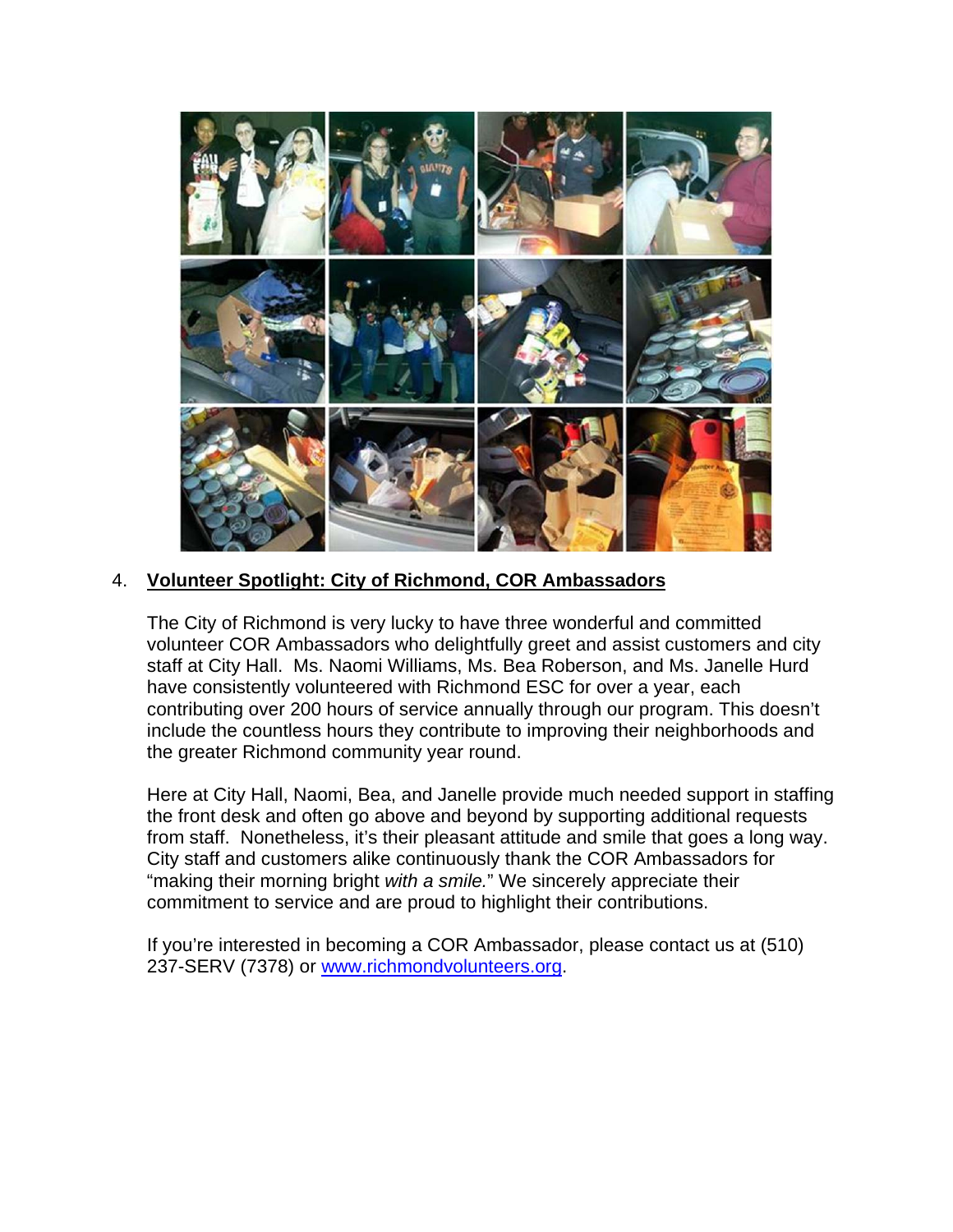

# 5. **Urban Agriculture Ordinance Community Meeting**

On Wednesday, November 13<sup>th</sup>, the City of Richmond Environmental and Health Initiatives, in coordination with the Planning Department, is hosting a community workshop for the public to discuss and review the City's draft urban agriculture ordinance. The workshop is open to all community members and organizations to provide input and help direct the future of urban agriculture in Richmond. Urban agriculture is essential to expanding healthy, local food options, improving land use and open space, and building lasting partnerships in our community, among other benefits.

The workshop will begin at 6:00 PM in the Richmond City Council Chambers (440 Civic Center Plaza). Please RSVP at: richmondurbanag.eventbrite.com/. For more information, visit www.richmondenvironment.org or call (510) 620-6512.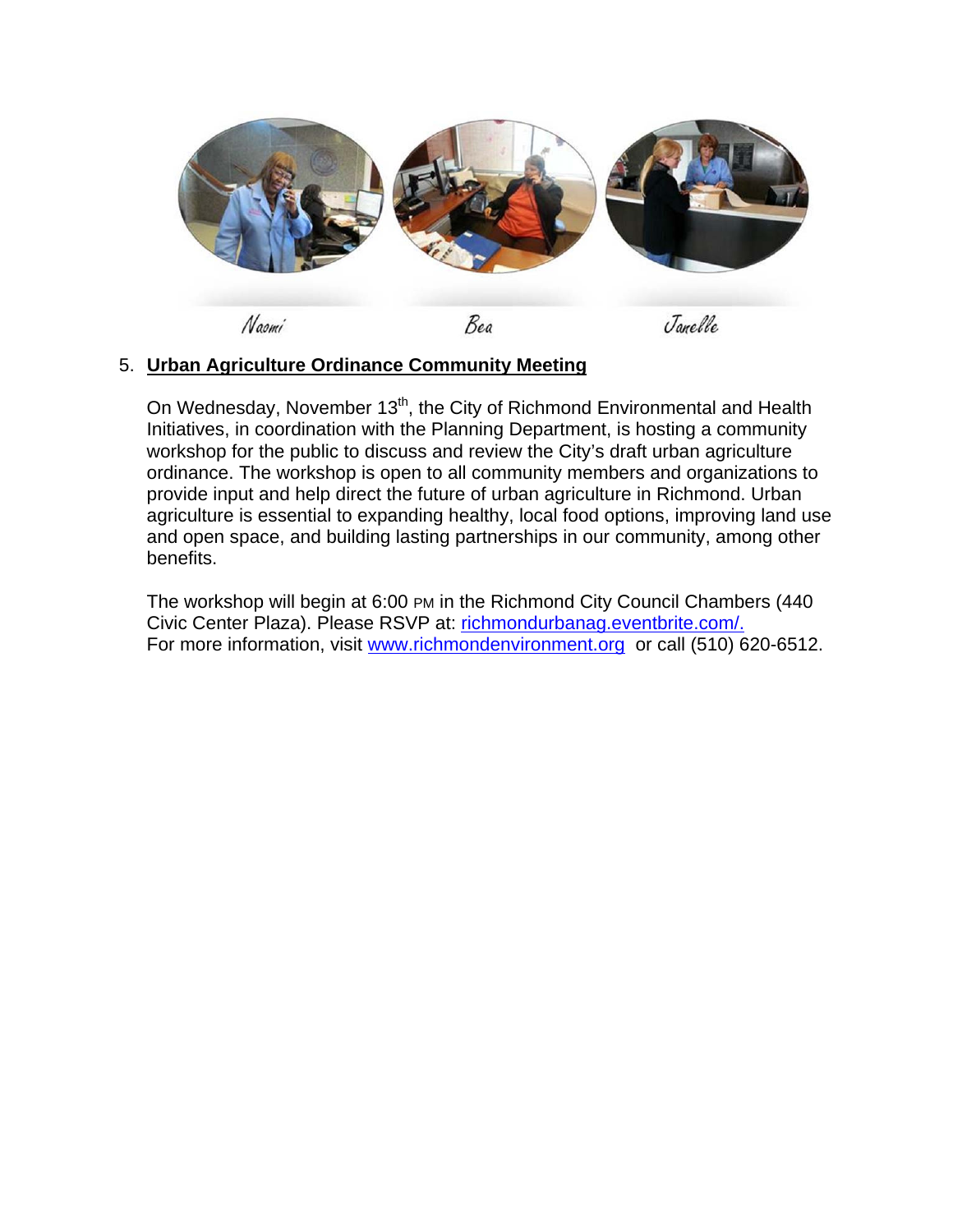



### 6. **West Contra Costa Unified School District (WCCUSD) Strategic Plan 2014- 2019 "Whole Child, Whole Community"**

The WCCUSD Board of Education will hold a special meeting on Wednesday, November 13<sup>th</sup> at Lovanya DeJean Middle School (3400 Macdonald Ave., Richmond, CA 94805) at 6:30 PM to take action on the final WCCUSD Strategic Plan 2014-2019. For more information, please visit the following web links: **Strategic Plan Report and Agenda Packet.**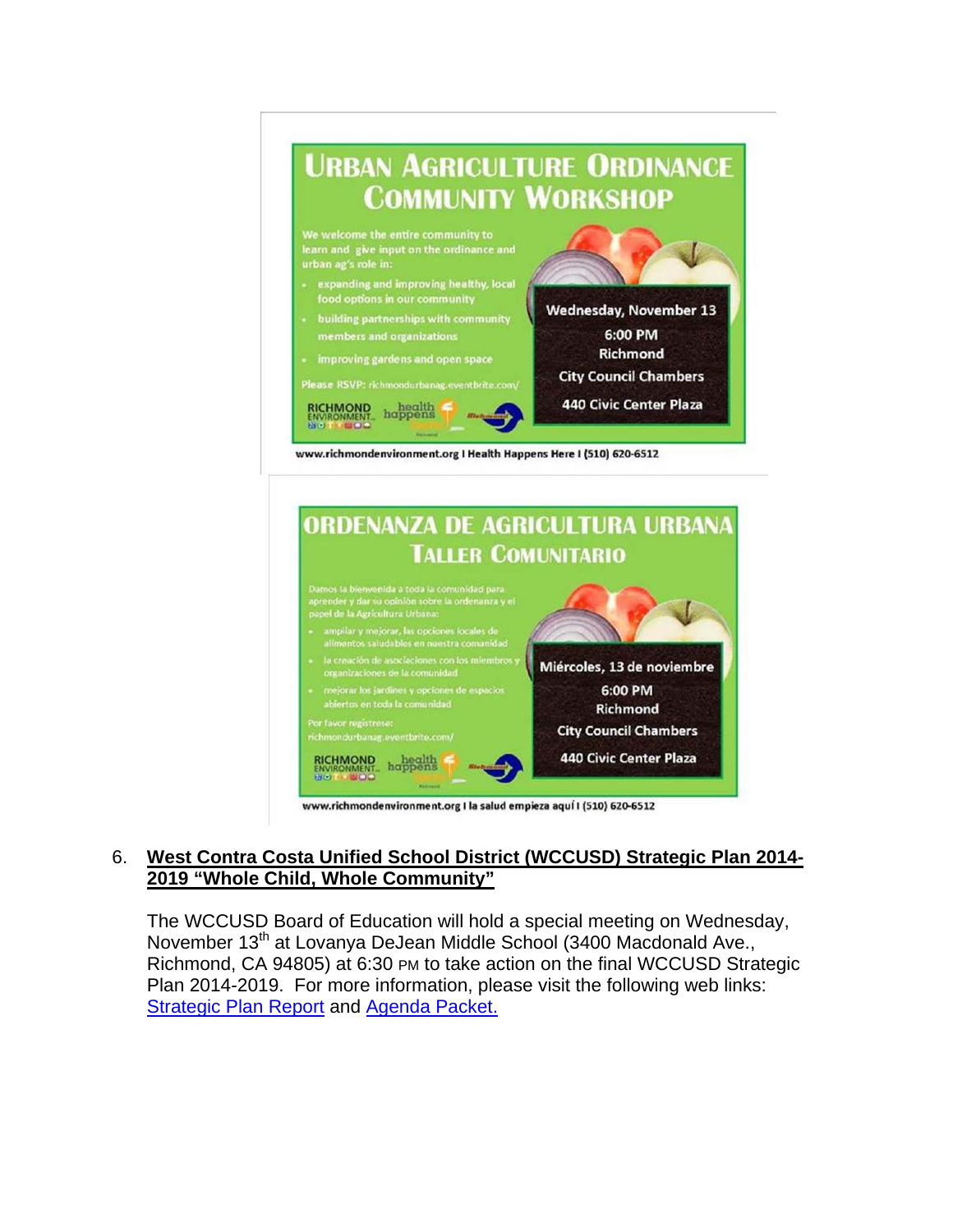

# 7. **Climate Action Plan (CAP) Workshop – 6:00 PM, November 20th**

The City seeks to develop a Climate Action Plan that serves as a roadmap to significantly reducing energy consumption and meeting the City's greenhouse gas emissions reduction targets. To this end, the City of Richmond Environmental and Health Initiatives is hosting a community workshop for the development of Richmond's Climate Action Plan. The workshop will take place at 6:00 PM on Wednesday, November 20<sup>th</sup>, in the City Council Chambers at 440 Civic Center Plaza. Light refreshments will be provided.

The Environmental and Health Initiatives Division is working in close collaboration with the UC Berkeley Graduate School of City and Regional Planning to develop the plan. Community members will have the opportunity to receive updates from the City of Richmond and the UC Berkeley School of City and Regional Planning and provide input on the preliminary findings, recommendations, and timeline to develop the plan.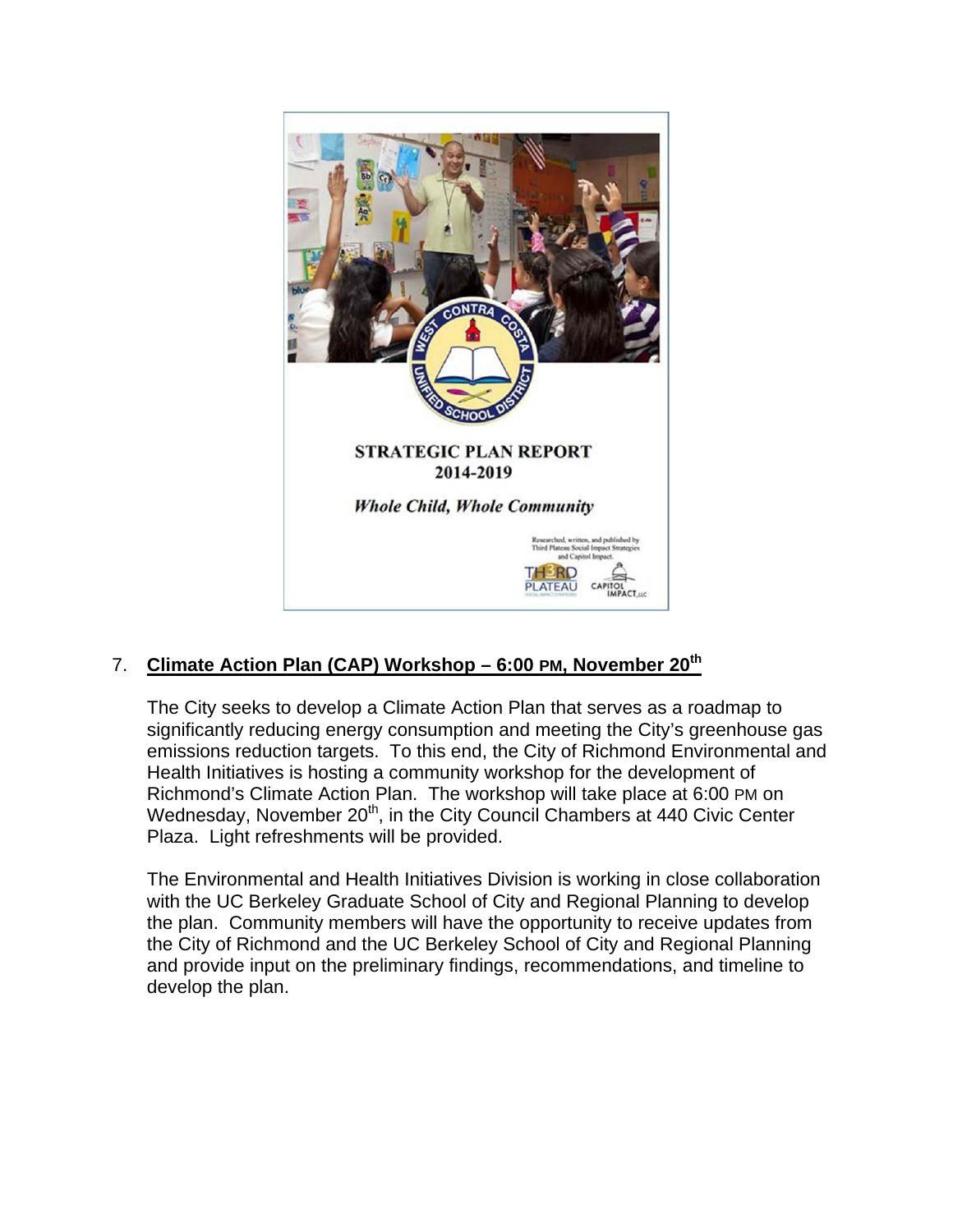

### 8. **Officer Bradley A. Moody Memorial Underpass Project Update – Night Work**  *Tentatively* **Scheduled for November 23rd – 24th**

The Bradley A. Moody Memorial Underpass Project involves the construction of a roadway underpass on Marina Bay Parkway between Meeker Avenue and Regatta Boulevard, and is intended to resolve long-standing access limitations to the Marina Bay area caused by frequent train crossings. In early September 2013, Marina Bay Parkway was closed to traffic. This closure will remain in place for approximately 18 months.

This week, utility relocation work and Deep Soil Mix ("DSM") wall construction continued. DSM work is approximately 76% complete. This work is one of the most time-critical operations for the project, and the community can expect DSM work to take place on most weekends during this phase of the project. Also this week, minor revisions to the traffic control plan were implemented to improve traffic access to businesses at the Meeker/Marina Bay Parkway intersection, and a business wayfinding sign was installed.

For the week of November 11th, crews will continue utility relocation work, DSM production, and begin restoration of the Department of Public Health campus.

On November  $22^{nd}$ ,  $23^{rd}$  and  $24^{th}$ , the second of up to six weekend, 24-hour a day closure windows is tentatively scheduled. Community members can expect work on the project to continue for 24 hours a day, from 8:30 AM on November 22nd to 8:30 AM on November 24th. While disruptive, these weekend work shifts are necessary to complete the project, and the project team appreciates the community's patience. This closure window has yet to be confirmed with railroad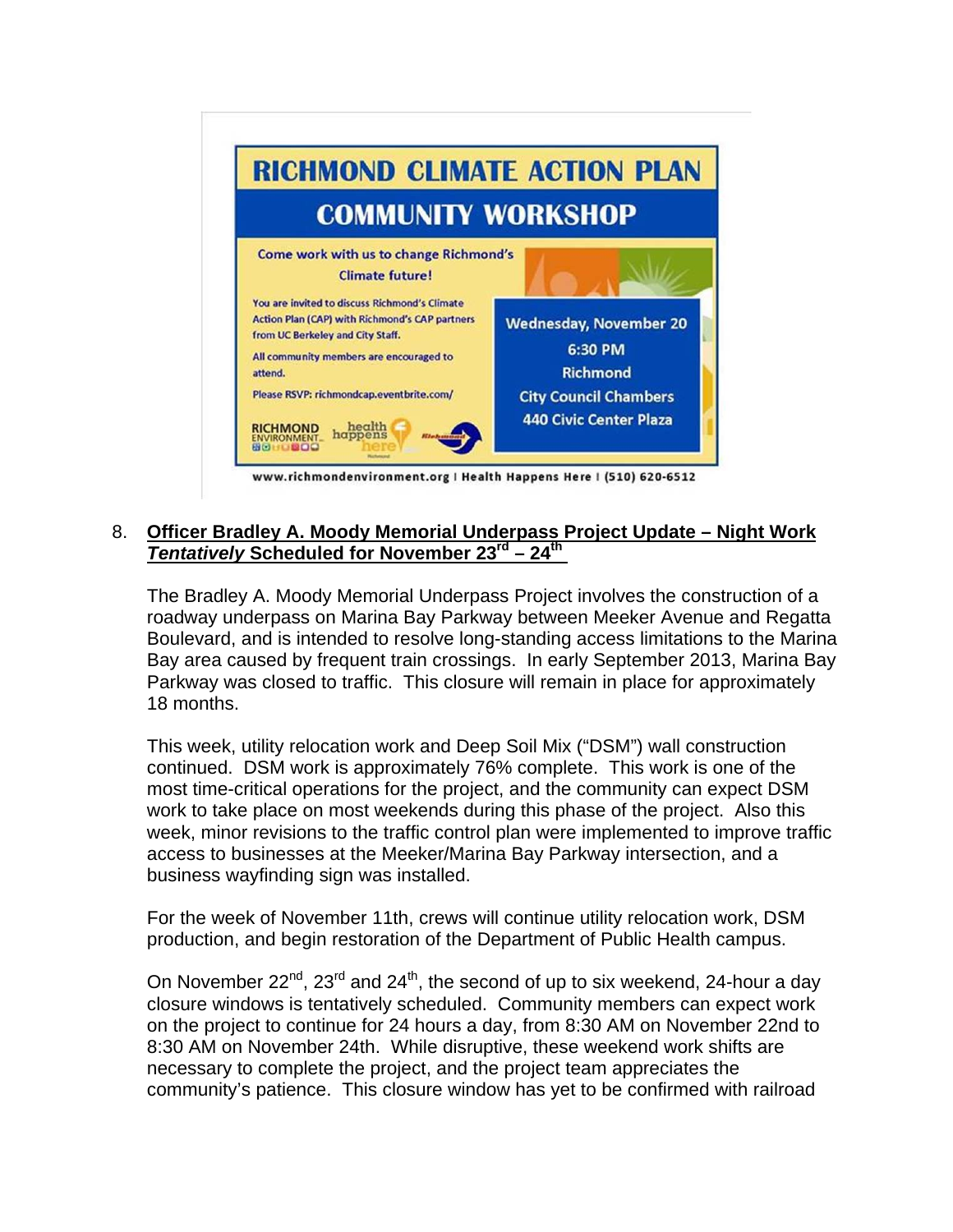operations, so interested parties should check the project website periodically for the latest information.

For additional information and to be added to the project update contact list, please see the project website at www.moodyup.com. You can also follow the project on twitter: @moodyunderpass.

### 9. **Draft Richmond Livable Corridors Form-Based Code Available for Public Comment**

The Planning Department has announced the availability of the Draft Richmond Livable Corridors Form-Based Code (FBC). The FBC will replace the existing zoning and set the rules for development along San Pablo Avenue, Macdonald Avenue, and 23<sup>rd</sup> Street and their surrounding areas.

The draft FBC is available online at draft livable corridors. Hard copies are also available for viewing at the Planning Division Counter at 450 Civic Center Plaza, 2<sup>nd</sup> Floor, and at the Richmond Main Library at 325 Civic Center Plaza. The public review and comment period will be from October  $9<sup>th</sup>$  through December  $9<sup>th</sup>$ , 2013.

Written or emailed comments should be sent to: Lina Velasco, Senior Planner Richmond Planning Division 450 Civic Center Plaza Richmond, CA 94804 Lina\_Velasco@ci.richmond.ca.us

This project is funded in part by a Sustainable Communities Planning Grant awarded by the California Strategic Growth Council.

### 10. **2013 Community Survey Available to All Richmond Residents to Complete**

If your household was not one of the 3,000 households selected to receive the survey, but you would like to provide feedback to the city, then now is your chance. The 2013 Richmond Community Survey can now be completed by ALL Richmond residents by accessing the links below.

- English: http://www.n-r-c.com/survey/richmond2013survey.htm
- Spanish: http://www.n-r-c.com/survey/richmond2013encuesta.htm

Feel free to contact LaShonda Wilson-White in the City Manager's office at (510) 620-6828 with questions, comments, or to obtain a paper copy of the survey. Your input can help make the City of Richmond a better place to live, work and play. We currently have over 360 surveys submitted and we look forward to receiving your feedback! Time is running out to respond so please take time to complete your survey today!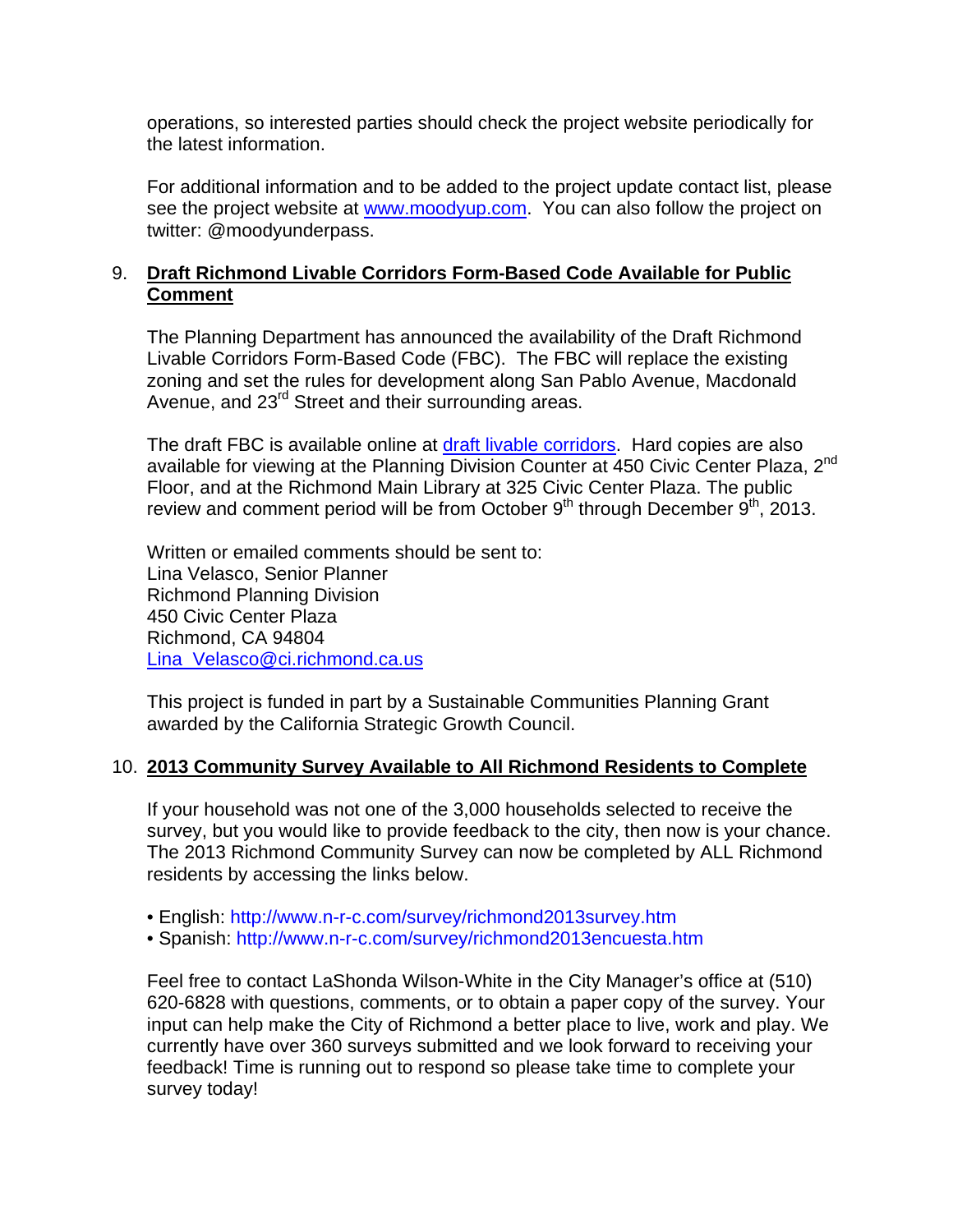The Affordable Care Act has a significant impact on the health of the Richmond community. Estimates are that over 20,000 Richmond residents are currently uninsured and eligible to obtain insurance either through Medi-Cal or through Covered California.

As a result, we are attempting to raise awareness about programs for enrollments.

#### 11. **Affordable Care Act Open Enrollment Now Available**

Open Enrollment for Covered California began October 1, 2013. To begin your enrollment, please call the Covered California's telephone help line at 1-800-300- 1506 or visit the Covered California website at https://www.coveredca.com/. Interpreters in multiple languages are available on the telephone help line. A few important things to know:

- Open enrollment is October 1 March 31, coverage can begin January 1, 2014.
- Coveredca.com will allow consumers to make apples-to-apples comparisons of plans before enrolling, including premiums, deductibles and out-of-pocket expenses.
- Many Californians will qualify for financial assistance to help make premiums more affordable.
- Covered CA recommends having the following household information available when enrolling: contact information for all household members applying for coverage, ID numbers such as social security or immigration information, income and tax filing status.

Affordable Care Act Frequently Asked Questions addressed by Contra Costa Health Services can be found at http://cchealth.org/aca/faq.php.

Please consider these other Affordable Care Act resources for Richmond and Contra Costa County residents:

| <b>Resource</b>                                                                                        | <b>Website</b>                 | <b>Phone</b>   |
|--------------------------------------------------------------------------------------------------------|--------------------------------|----------------|
| <b>Contra Costa Health Services:</b><br><b>Health Care Reform and Contra</b><br><b>Costa Residents</b> | http://cchealth.org/aca/       | n/a            |
| <b>Community Clinic Consortium:</b><br>Morgan Westfall or Jennifer<br>Arevalo                          | http://clinicconsortium.org/   | (510) 233-6230 |
| <b>Lifelong Medical Care:</b><br><b>Enrollment Department</b>                                          | http://www.lifelongmedical.org | (510) 231-9816 |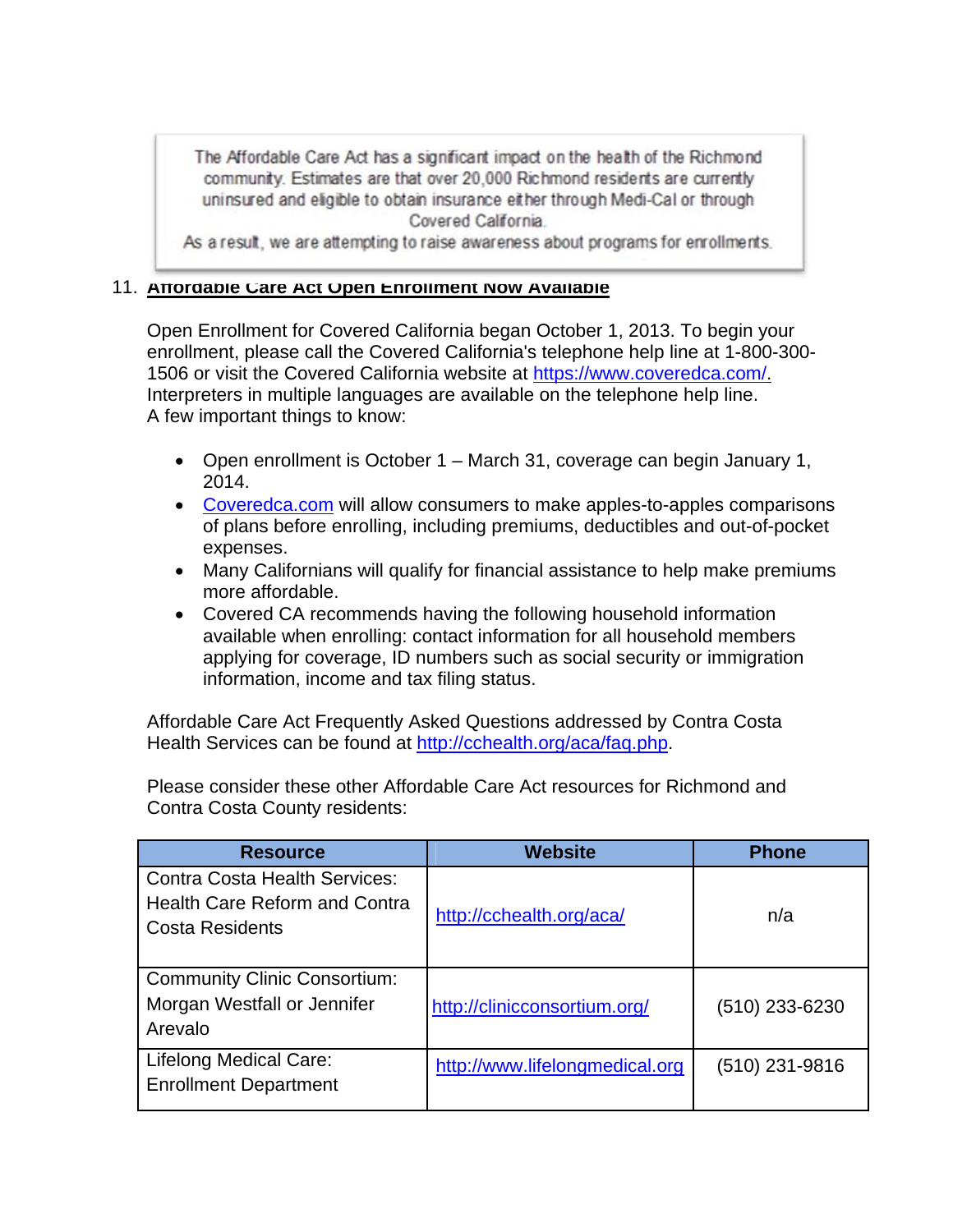

### 12. **"The City Manager Chronicles"**

I have listed below some of the topics for meetings that I have recently attended in the hope that it provides an idea of the varied issues with which our organization deals routinely.

Activities and meeting topics during the past week have included:

- Discussed with staff the final design and budget for the emergency generator at the main library;
- Met to review the status of various development projects with community development managers (Planning, Engineering, Housing, Housing Authority, and Port);
- Met with West Contra Costa Unified School District staff and consultants to review analyses completed regarding projected assessed value growth in the City of Richmond;
- Met with HUD Region 9 staff to discuss compliance issues regarding CDBG, HOME, and Neighborhood Stabilization (NSP) programs;
- Met with Chevron staff to review the status of air quality monitor installation and refinery modernization project EIR development schedule;
- Continued discussions with City staff members and staff from Richmond Sanitary Service to discuss solid waste collection and post collection agreements, including enhanced collection services and rates;
- Met with Finance and Housing program staff on HUD funding/ compliance issues;
- Attended and spoke at the graduation for Cohort 22 of the RichmondBuild program;
- Met with representatives of the Hilltop area to discuss freeway signage issues.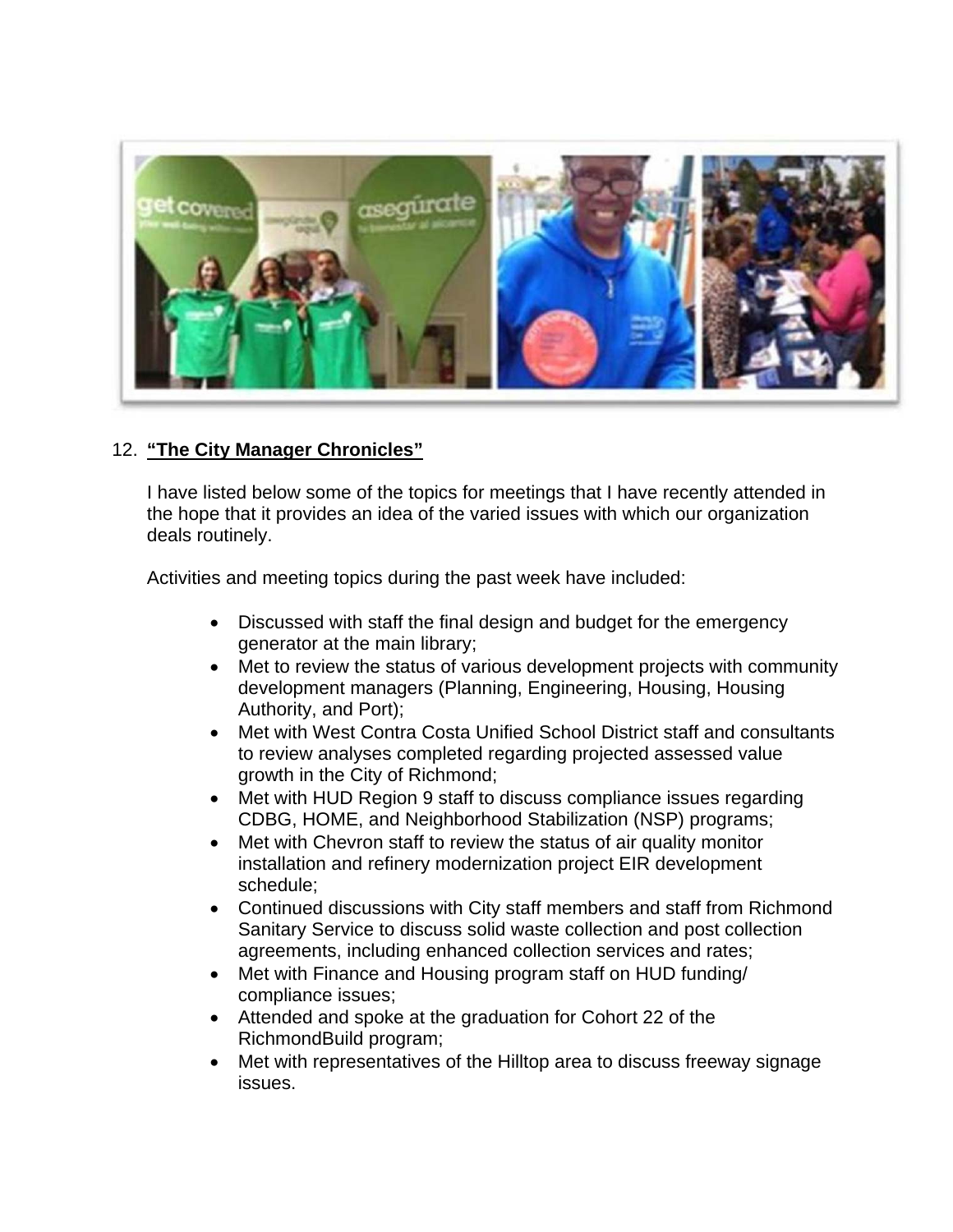These meetings were in addition to attending the regular management staff meeting, agenda planning, reviewing staff reports to the City Council, doing department head "check-ins," having discussions on various personnel matters, and having short discussions with staff, community members, members of the press, etc.

Please feel free to contact me if you have any questions about the substance of these or any other topics.

# 13. **Recreation Highlights**

### Fall Fest

The City-wide Richmond Fall Fest at the Richmond Plunge, held on Saturday, October 26<sup>th</sup>, was great fun for all that participated. There was food, face painting, pumpkin painting, mystery games, and a children's play area. The amazing floating pumpkin patch was the hit of the day.

Thank you to this participant and her family for submitting these pictures:



# May Valley

The May Valley Community Center has started a newsletter and mailed the first issue to the parents of participants this week.

### Senior Center

The Senior Center hosted the Arts and Culture sponsored mural dedication ceremony on Sunday, November 3rd.

Blood pressure and glucose screening is a monthly service held at the Richmond Senior Center by community partner Lifelong Medical. Over 25 seniors are currently participating.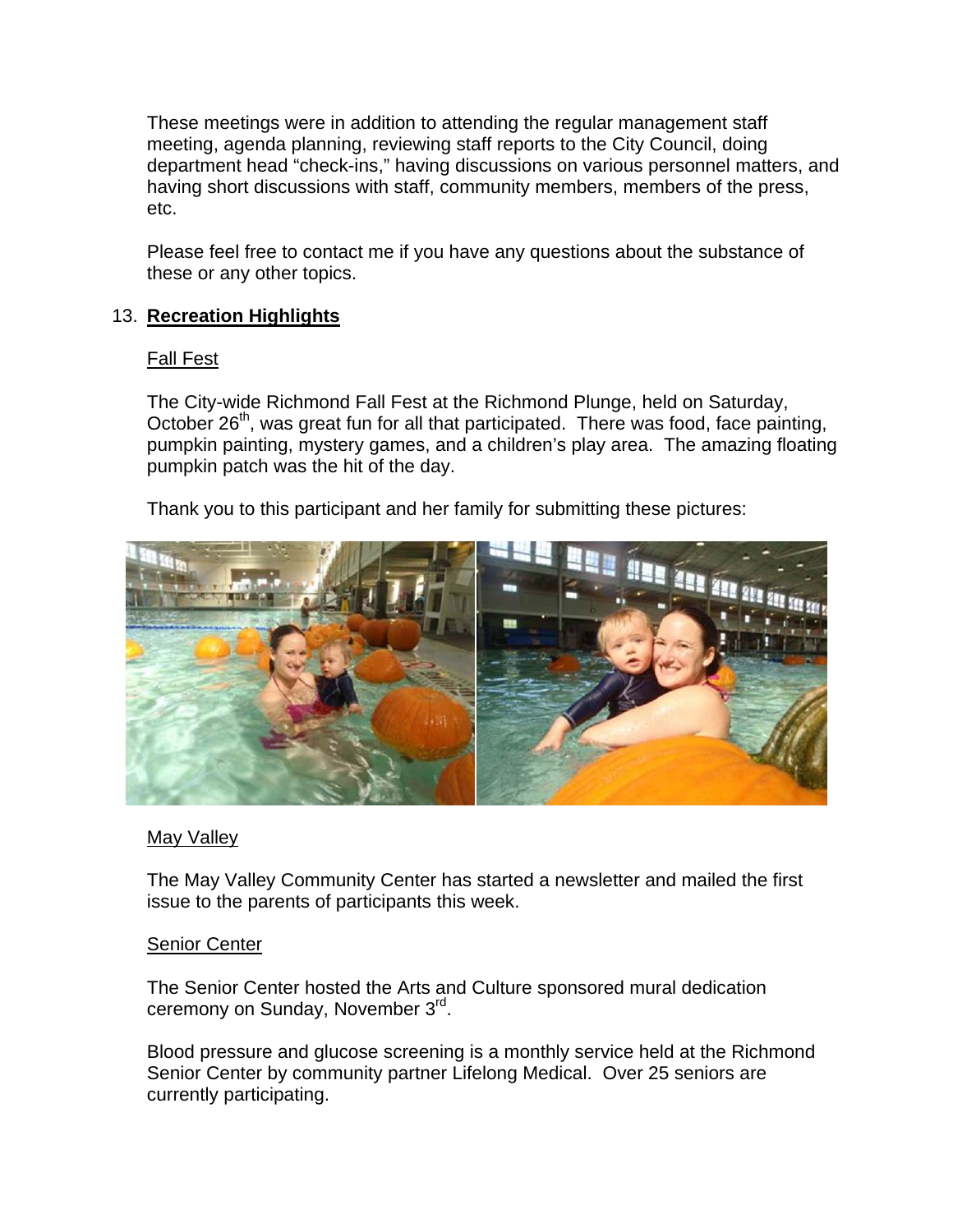# Commission on Aging

Tickets are on sale now at the Richmond Recreation Complex, 3230 Macdonald Avenue for the Commission on Aging's 16<sup>th</sup> Annual Senior Winter Ball to be held on December  $7<sup>th</sup>$ , 2013 from 7:00 PM – 11:00 PM. For ticket information contact the Recreation Department at (510) 620-6793. For event information contact Eli Williams, Chair of the Commission on Aging, at (510) 232-4690.

### Black History Celebration

Tickets for the Richmond Black History Celebration are on sale now at the Richmond Senior Center, 2525 Macdonald Avenue. The event will be held at the Richmond Memorial Auditorium on February  $8<sup>th</sup>$ , 2014. This was a sold-out event last year so make sure you buy your tickets early. Tickets are \$15 per person. For event information call (510) 307-8087.

### 14. **Public Works Updates**

Facilities Maintenance: Carpenters completed the maintenance of the gym floor repair at the Richmond Recreation Complex.



Gym Floor at the Richmond Recreation Complex

Painters completed the exterior painting of the May Valley Community Center.

Stationary Engineers repaired a water leak at Fire Station #63, assisted with the restroom repairs at the Martin Luther King, Jr. Park, and inspected the Richmond Auditorium.

Utility Workers replaced light fixtures at multiple community centers, auto-scrubbed the front of the Richmond BART Station, and cleaned the carpets in the Richmond Auditorium.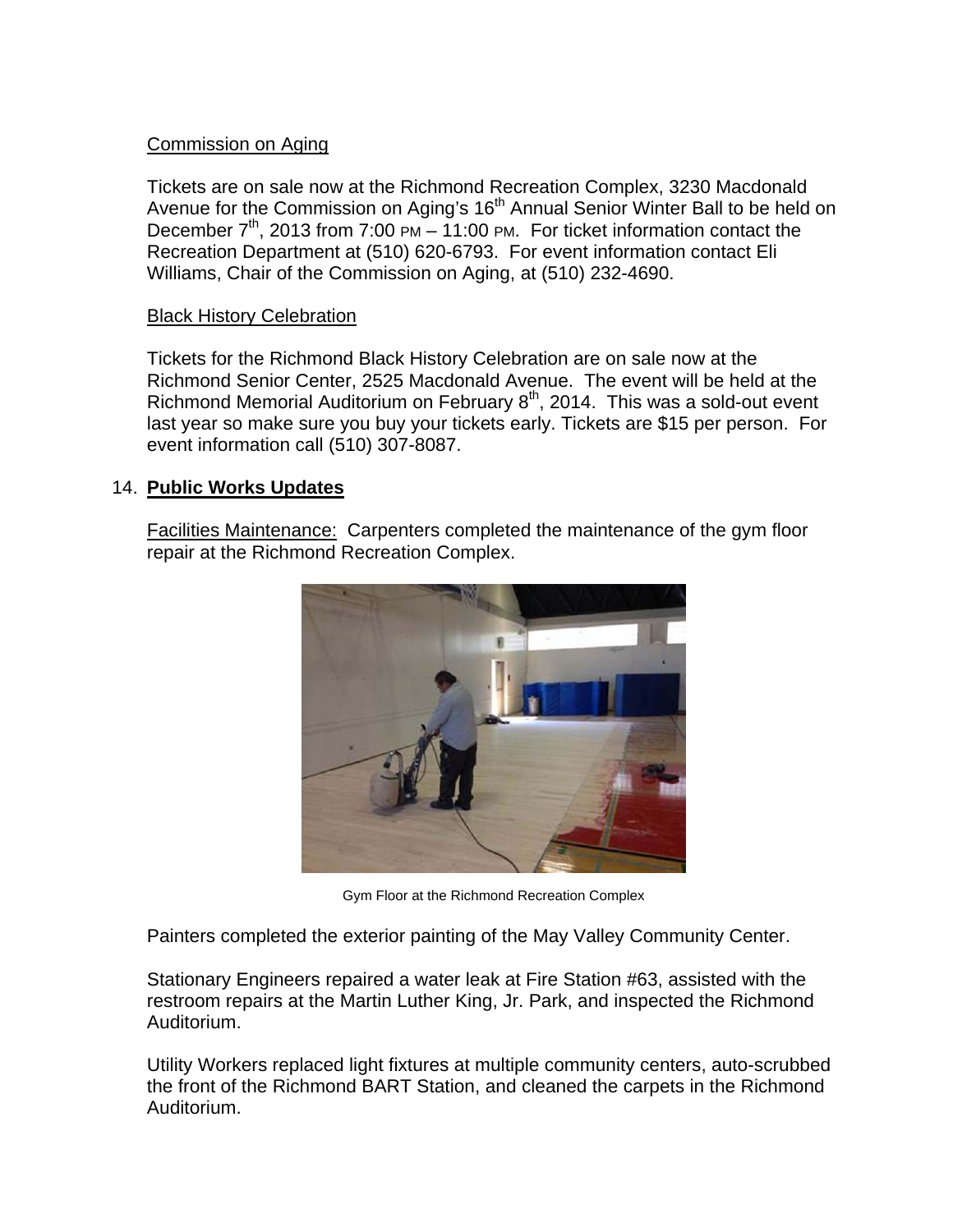Parks and Landscaping Division: This week, crews installed a new sign at Point Molate Beach Park constructed of a redwood tree removed from the Bayview Library; continued the landscape clean-up around Civic Center Plaza, began the next phase of the Marina Bay Trail landscape improvements along Meeker Creek, installed barbeque pits, seating wall and irrigation at Belding Garcia Park, spread mulch along Carlson Boulevard, performed general maintenance along the Richmond Parkway, and repaired the vandalized restrooms at Martin Luther King, Jr. sports field.



New Sign at Point Molate Beach Park

The Tree Crew trimmed, cut down or ground stumps of trees on 26<sup>th</sup> Street, South 16<sup>th</sup> Street, Bissell Avenue, and Nevin Avenue.

Streets Division: Crews paved 32<sup>nd</sup> Street from Clinton Avenue to McBryde Avenue, hauled grindings from paving jobs, and worked on pothole and sidewalk repairs from the compiled list of work orders.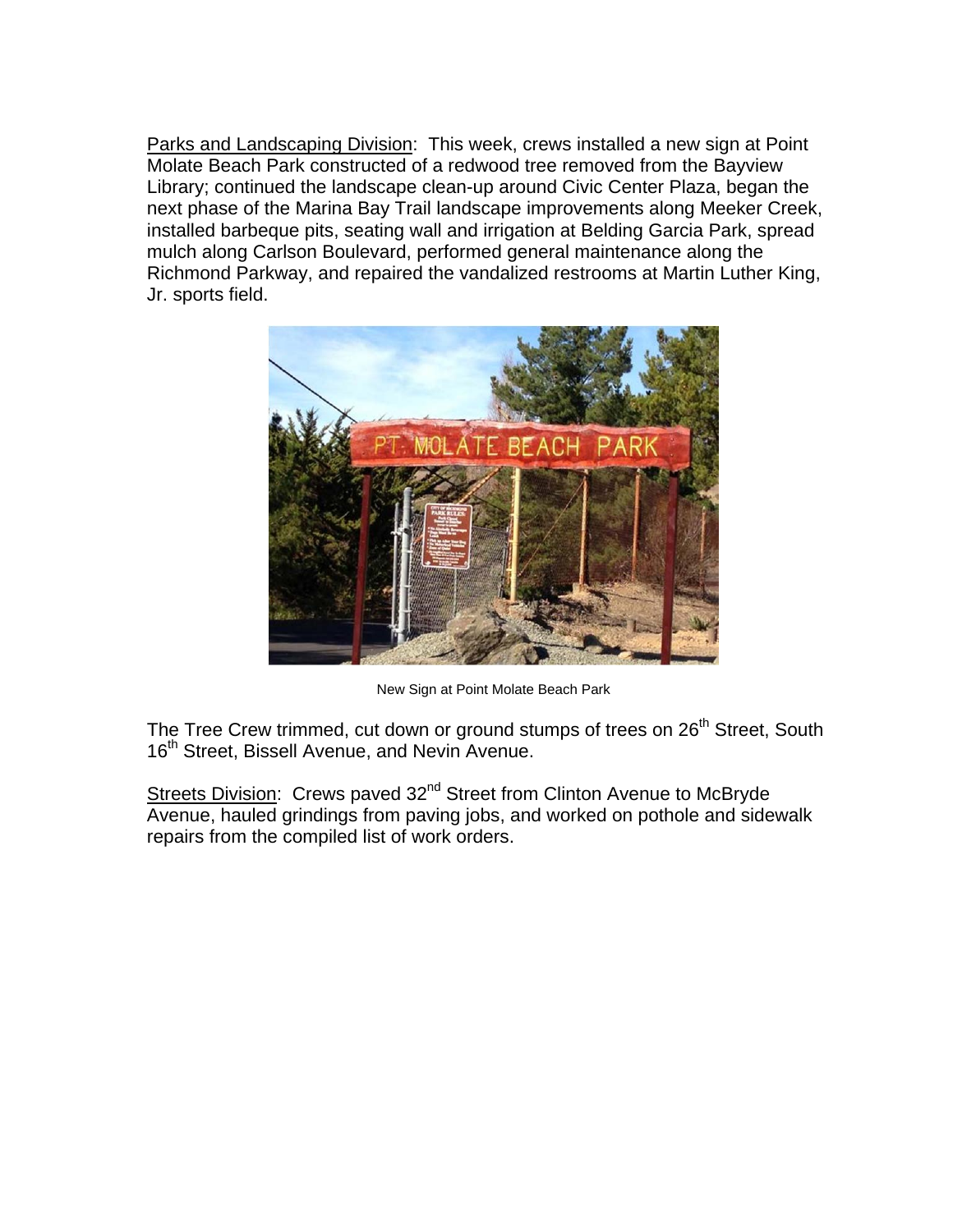

Paving on 32<sup>nd</sup> Street

Street sweeping performed commercial and residential sweeping services for the first Monday through Thursday and the second Friday in the Parchester Village, Hilltop Bayview, Hilltop Green, Fairmede/Hilltop, Carriage Hills North Side, El Sobrante Hills, Greenbriar, Hansford Heights, Via Verda, San Pablo Dam Road, Bristole Cone, Clinton Hill IV and East Richmond neighborhood council areas.

Signs and Lines crews installed 11 new signs, fabricated 1 sign, repaired 8 signs, touched up stop messages and crosswalks in school zones, installed the new Family Justice Center sign, and repainted 1080 feet of curbs.



Installation of Stop Message